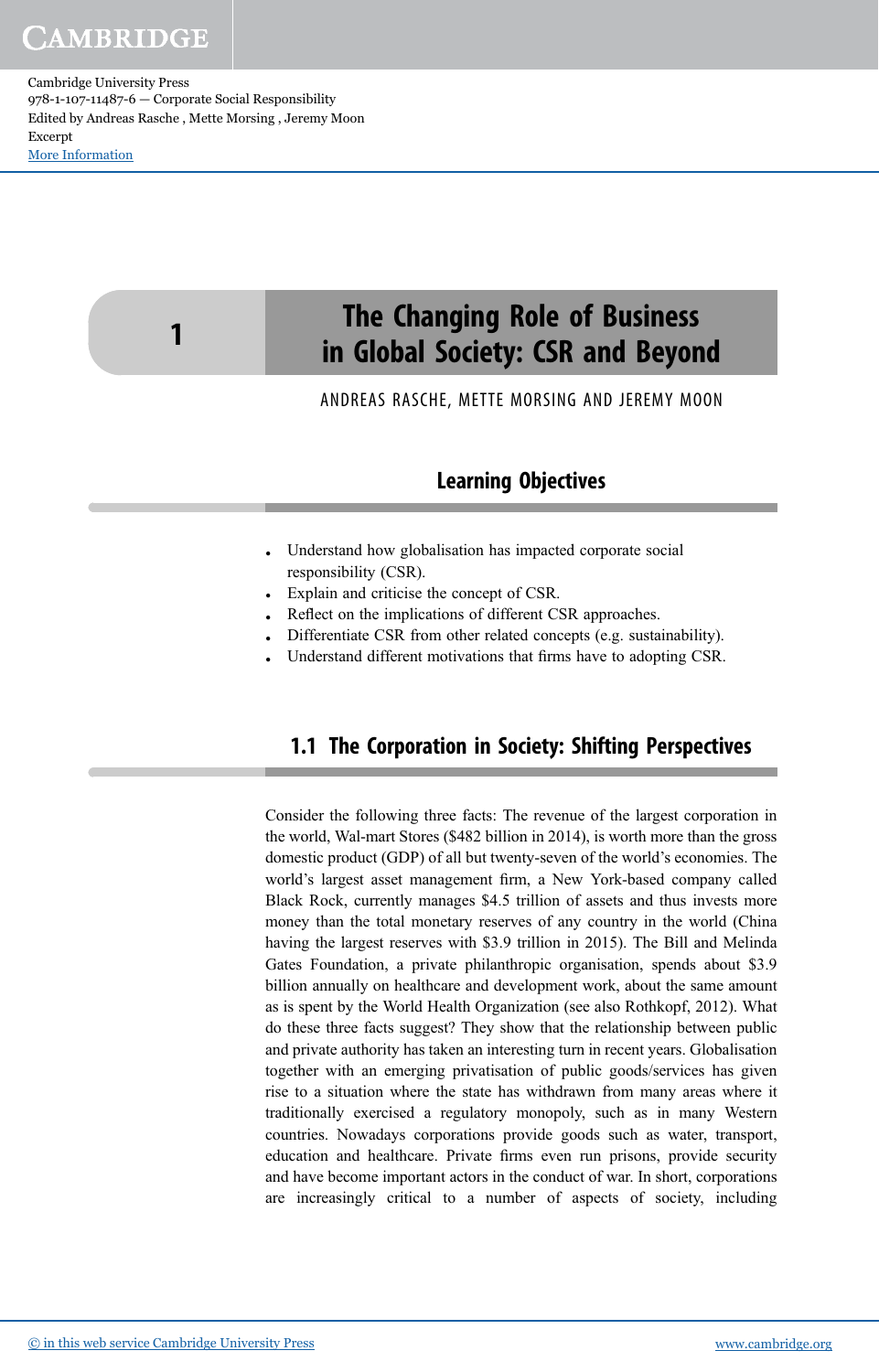Cambridge University Press 978-1-107-11487-6 — Corporate Social Responsibility Edited by Andreas Rasche , Mette Morsing , Jeremy Moon Excerpt [More Information](www.cambridge.org/9781107114876)

2 Andreas Rasche, Mette Morsing and Jeremy Moon

many which are fundamental to security and welfare. As a result, they have become more powerful actors and often assume a political role, either directly or indirectly. This shift in power has important implications for how we understand and manage firms' responsibilities towards society.

Due to their increased size and reach, corporations contribute significantly to some of the world's most vital social and environmental problems, such as overfishing of the oceans, water scarcity, violation of human rights, corruption and deforestation. While business activity is at the heart of these (and other) problems, private businesses are also increasingly seen as part of the solution. The United Nations (UN) Sustainable Development Goals, launched in 2015, which cover key targets such as ending poverty, safeguarding gender equality and ensuring sustainable management of natural resources, emphasise the importance of capacity-building through the private sector. Corporations are increasingly seen as reliable partners that mobilise resources and voluntarily comply with new standards. But the hope that corporations can help to solve some of today's biggest problems also creates risk. For instance, it furthers our dependence on corporations as the dominant institution in modern life. For example, Enron, which proved a fundamentally fraudulent company, was once a key player in the US energy market. Reliance on corporations to solve public problems also creates trade-offs that are sometimes difficult to judge. In 2015, Facebook's Mark Zuckerberg announced that he would donate 99 per cent of his Facebook stock (currently worth around \$45 billion) to advance the public good. Critics pointed out that this would lead to enormous tax advantages for him, as a donor receives a charitable contribution deduction when donating stock.

The relationship between corporations and (global) society has also shifted because of the rise of the digital economy. We are increasingly living in a 'datafied' society, and this has significant consequences for the responsibilities of corporations. To 'datafy' something implies to put it into a quantified format so that it can be analysed through digital means (Mayer-Schönberger and Cukier, 2013). Google datafies an enormous amount of books through its Google Books project, Facebook datafies friendships through 'like' buttons and LinkedIn datafies human resources through online CVs. This datafication impacts corporations' responsibilities in numerous ways. On the one hand, it increases public scrutiny and makes responsible as well as irresponsible corporate conduct more transparent. Datafication has increased the connectivity of people who share more content in faster ways (e.g. stories about corporate misconduct). Some apps even give consumers direct access to a product's responsibility score, while other apps measure air pollution and allow for tracking deforestation. On the other hand, datafication has created new powerful corporations with a new set of responsibilities. Tech giants like Apple, Google, Microsoft and Facebook belong to the most valuable corporations in the world (when comparing the market capitalisation of all public traded companies). These firms impact peoples' rights in new and often unforeseen ways. In early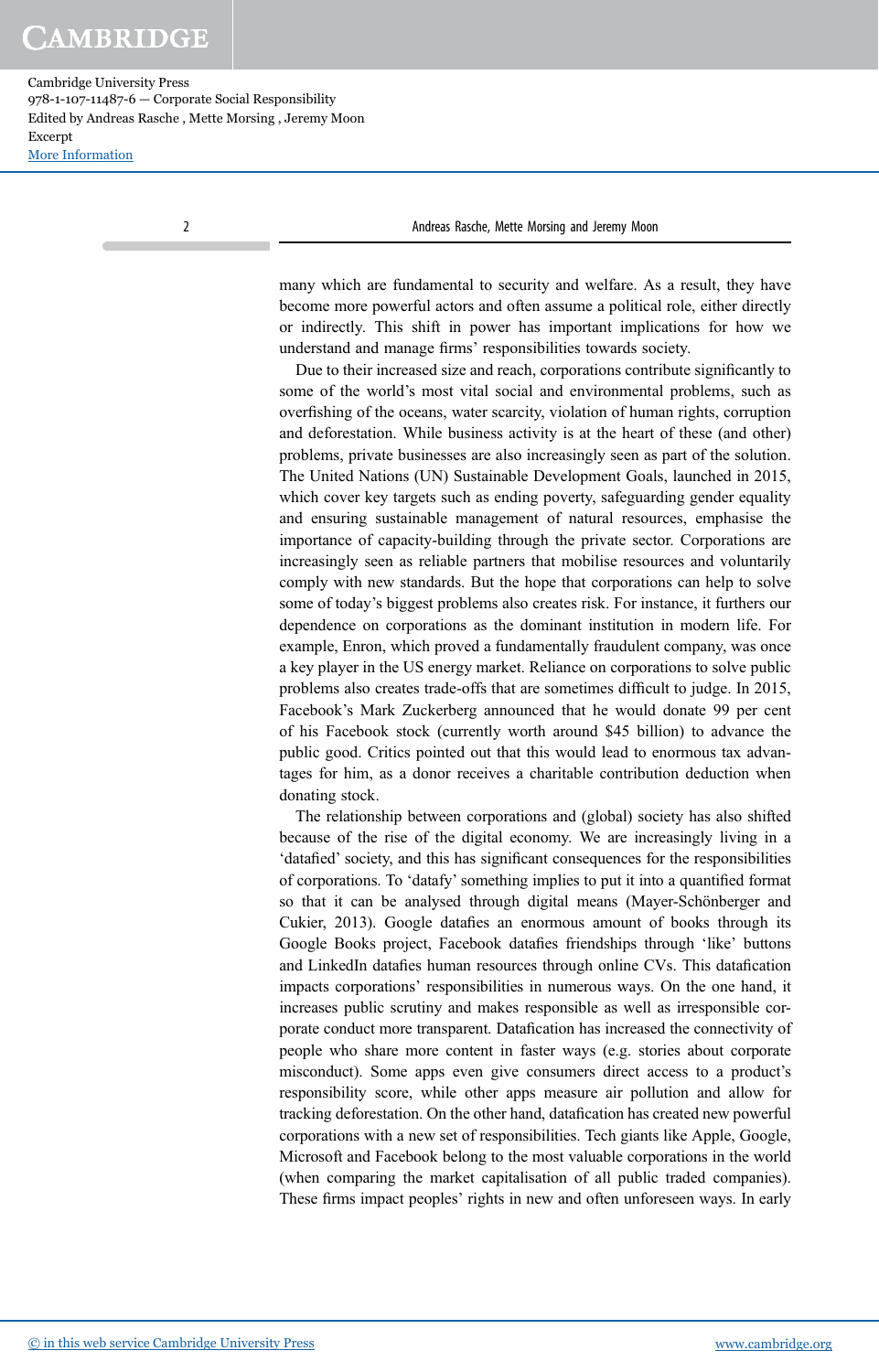Cambridge University Press 978-1-107-11487-6 — Corporate Social Responsibility Edited by Andreas Rasche , Mette Morsing , Jeremy Moon Excerpt [More Information](www.cambridge.org/9781107114876)

3 The Changing Role of Business in Global Society: CSR and Beyond

2006, Google announced that it would censor the Chinese version of its search engine upon request by the Chinese government. Similarly, Yahoo was asked to disclose information on at least two email customers to the Chinese government. Both customers, who were known to be government critics, were later jailed for revealing state secrets.

This book takes you on a journey to study CSR against the background of the changing role of business in global society. The blurring of boundaries between the public and private, and the rise of the digital economy are just two important examples of how the roles and responsibilities of corporations in global society are changing. Throughout the book we will touch upon many debates, which extend this picture. This introductory chapter will first look at how globalisation has impacted CSR. We then discuss how best to frame CSR in conceptual terms and how to understand its relationship to other (partly competing) concepts, such as corporate citizenship and sustainability. The next section debates why firms engage in CSR, especially when considering the changing context of doing business that we discussed above. Finally, we will look at the three main conceptual pillars of this textbook: strategy, communication and governance. We show why these topics matter when it comes to CSR and how the book is organised around them.

### 1.2 Globalisation and CSR

The regulation of global business activity remains a challenge. There is an imbalance between the flexibility of multinational corporations (MNCs) to spread their value chain activities across different countries and the limited capacity of civil societies and nation states to adequately regulate corporate conduct across borders. Scherer and Palazzo call this the 'regulatory vacuum effect' (Scherer and Palazzo, 2008a). Such a vacuum exists because the sovereignty of political authorities is greatest within their national borders and more tenuous outside them, while businesses have become transnational actors. This makes it difficult for the governments of individual countries to address social and environmental problems that reach beyond single state boundaries. The failure to address global warming is a case in point. MNCs also have the chance to arbitrate among alternative regulations; i.e., they escape strict regulations by moving their operations or supply activities to countries with rather low standards (e.g. to lower their tax burden or cost of production). All of this has led to a 'globalisation of responsibility' and calls for alternative ways to regulate global business activity.

Existing political institutions, which reach beyond individual nation states (e.g. the UN system or the World Bank), lack the formal powers or political support to develop and enforce any binding rules or even sanction corporate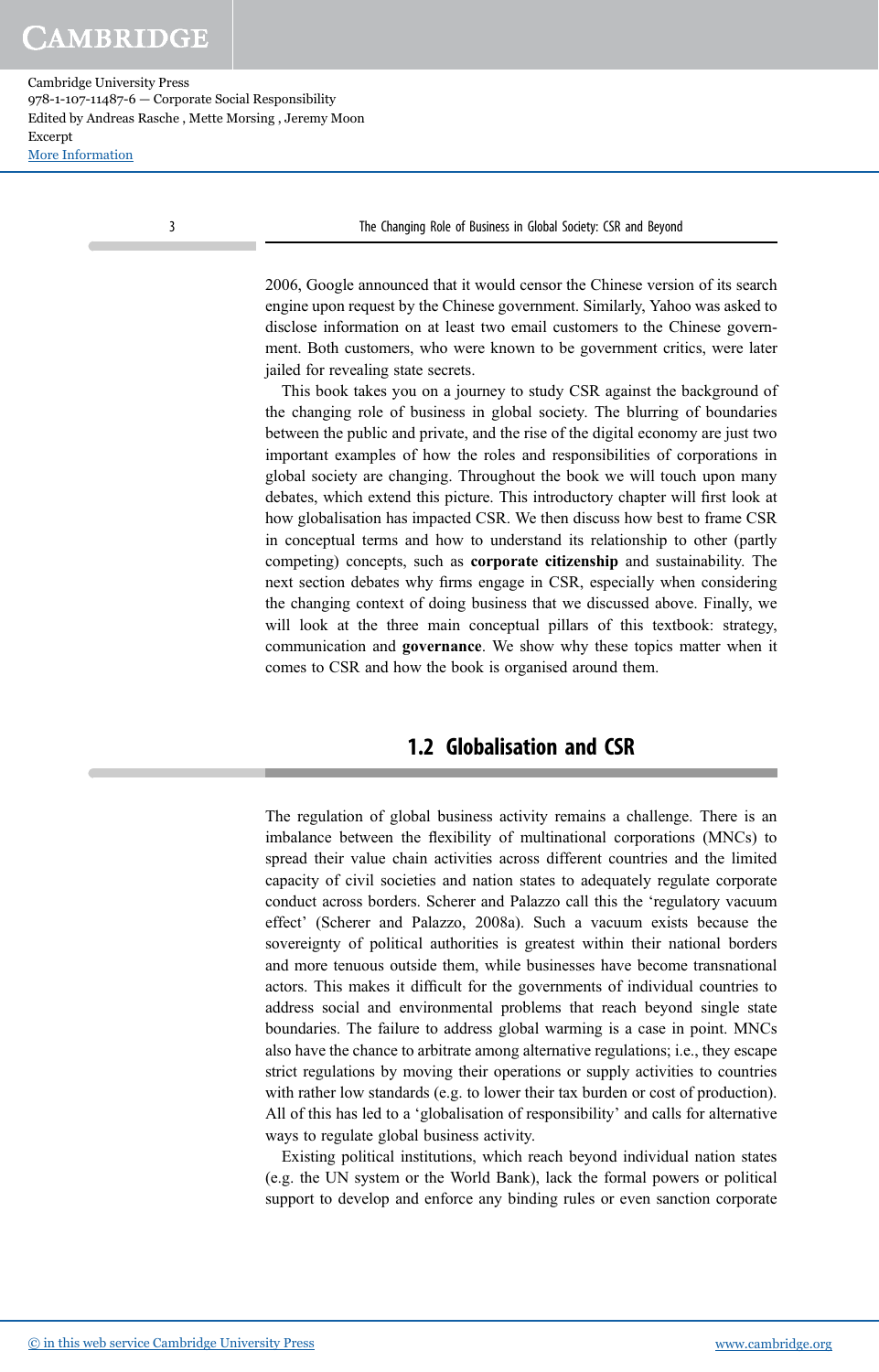Cambridge University Press 978-1-107-11487-6 — Corporate Social Responsibility Edited by Andreas Rasche , Mette Morsing , Jeremy Moon Excerpt [More Information](www.cambridge.org/9781107114876)

4 Andreas Rasche, Mette Morsing and Jeremy Moon

misconduct. The UN system was mostly designed for state actors, and falls short when it comes to regulating non-state actors. International law and UN-based treaties and conventions have been designed as a legal framework to direct the behaviour of nation states. It is rarely possible to apply these legal frameworks directly to corporations, especially when it comes to regulating their impact on social and environmental issues. In principle it is technically possible to craft legally binding international frameworks applying to corporations, but political interests and business lobbying have curtailed such efforts until now.

While the UN has been successful in developing, and winning support for, norms of responsible business, investment and business education, through the UN Global Compact (see Chapter 7), attempts by intergovernmental institutions to design more binding rules to control the obligations of private actors have so far failed. In 2004, the UN Commission on Human Rights rejected a proposal for human rights norms (officially called 'UN Norms on the Responsibilities of Transnational Corporations and Other Enterprises with Regard to Human Rights'), which might have developed into binding rules. One argument leading to the rejection of the Draft Norms was that they would place state-like obligations on non-state actors. That argument was raised by states who had been lobbied by some powerful business associations that felt they had been excluded from the process leading to the text of the Norms. In 2011, the UN Human Rights Council adopted the UN Guiding Principles on Business and Human Rights, which were developed with broad stakeholder involvement (see Chapter 15).

Some have argued that the missing direct applicability of international law to corporations can at least partly be compensated by stronger extraterritorial regulation. Extraterritorial jurisdiction refers 'to the ability of a state, via various legal, regulatory and judicial institutions, to exercise its authority over actors and activities outside its own territory' (Zerk, 2010: 13). Put differently, states can apply certain domestic legal instruments beyond their own territory and hence can regulate the activities of corporate actors 'abroad'. Although the application of extraterritorial law has given rise to tensions between nation states, which see their sovereignty endangered, the use of such legal instruments is commonplace in a few areas relevant to the CSR debate. For instance, the US Foreign Corrupt Practices Act allows the US government to sue corporations (even non-US ones) for offering or accepting bribes in another country (see Chapter 16). The UK Bribery Act, which was launched in 2011, can also be applied as extraterritorial jurisdiction. Even though the extraterritorial nature of certain domestic laws has helped to better regulate anticorruption, it has not much affected other areas relevant to the CSR debate. In 2013, the US Supreme Court rolled back the impact of the Alien Tort Claims Act (ATCA), which allowed the prosecution of human rights violations by corporate actors in other countries. Many proceedings under ATCA were objected, based on the argument that the cases raise 'political questions', and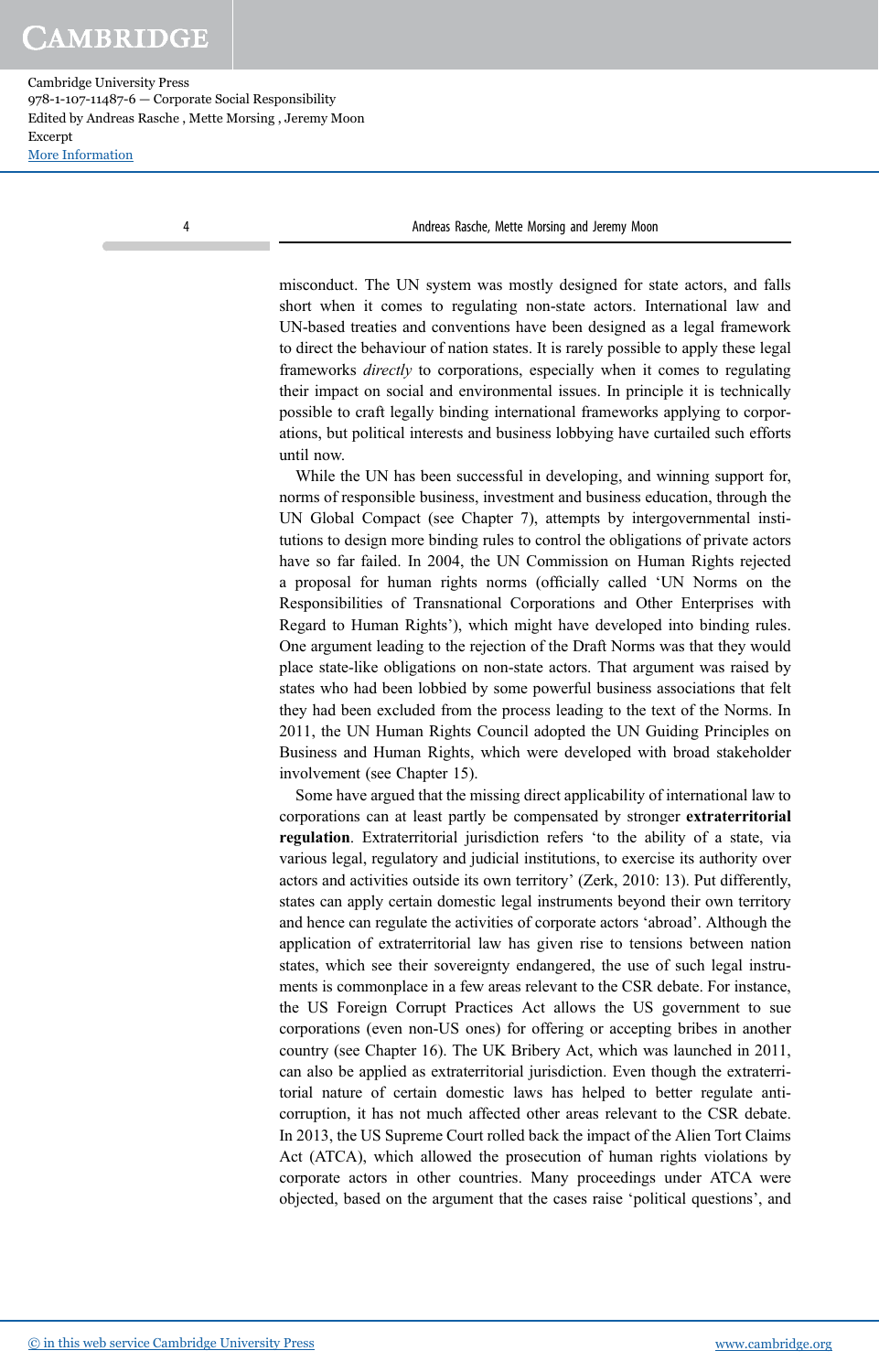Cambridge University Press 978-1-107-11487-6 — Corporate Social Responsibility Edited by Andreas Rasche , Mette Morsing , Jeremy Moon Excerpt [More Information](www.cambridge.org/9781107114876)

5 The Changing Role of Business in Global Society: CSR and Beyond

that judicial action by a US court in this area would interfere with 'foreign policy interests' (Zerk, 2010: 152). Overall, we can state that extraterritorial law has improved the regulation of global business activity in some selected areas, but it has not sufficiently closed the general 'regulatory vacuum' that surrounds the conduct of MNCs.

CSR is often conceptualised as an alternative and more pragmatic way to regulate the conduct of private actors in a global economy, especially as national and international legal frameworks remain limited in many respects. Although CSR remains primarily a voluntary construct, focused on selfregulation or on regulation that is exercised by multiple stakeholders, it offers a point of orientation for companies when thinking about their social and environmental responsibilities. Such orientation is needed as corporations increasingly operate in a global playing field that is characterised by a heterogeneous set of norms, values and interests. Moreover, for the many millions of citizens who do not live in democratic political systems, business organisations may sometimes prove more responsive to their values and interests than are their governments. The pluralisation of modern societies, which we can understand as an ongoing process of increasing individualisation, the devaluation of traditions and the globalisation of society, has increased the cultural heterogeneity that corporate actors in general, and MNCs in particular, have to cope with (Scherer and Palazzo, 2008a). What is a fair wage in Vietnam? Can petty bribes be culturally accepted? Do we need to support collective bargaining even though national legislation does not require it? Corporations need to find convincing answers to these (and other) questions while at the same time acknowledging that such answers are not defined once and for all. CSR is a concept in 'ongoing emergence' and managers need to develop an alert 'sensory apparatus' to understand how best to navigate. If exercised in the right way, CSR can help to develop a moral compass for firms to operate in a changing global society.

### 1.3 CSR: Framing the Debate

#### 1.3.1 What is CSR?

Defining CSR is not a simple task. There are at least three reasons for this (Matten and Moon, 2008: 405). First, CSR is a contested concept that is defined (and applied) differently by different groups of people. We could even argue that this ambiguity is part of the reason why CSR has been so successful; under the label of CSR yet across a variety of (often disagreeing) stakeholders, people have for decades agreed on the importance of debating the role of business in society. However, this ambiguity has also caused criticism.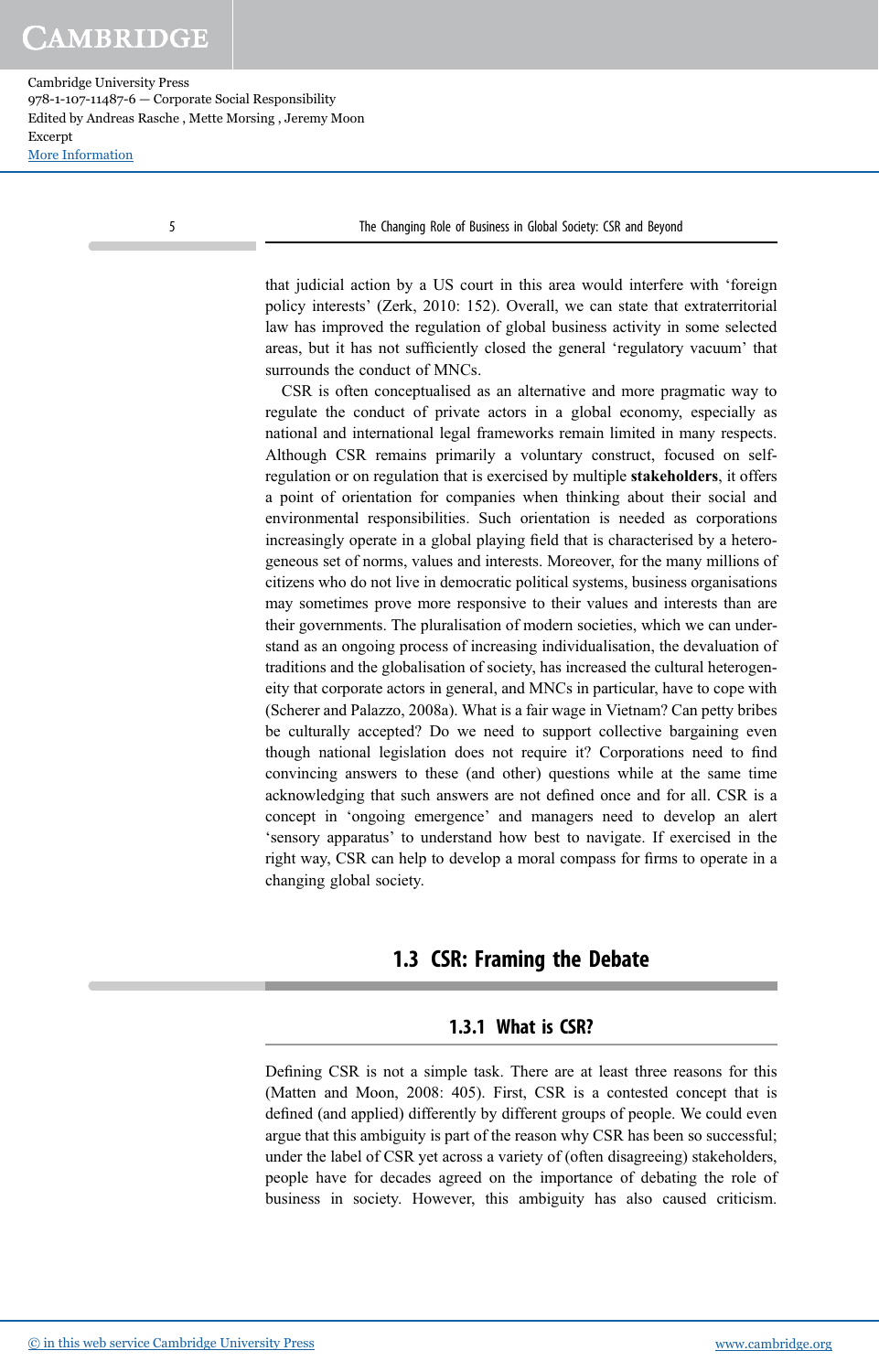Cambridge University Press 978-1-107-11487-6 — Corporate Social Responsibility Edited by Andreas Rasche , Mette Morsing , Jeremy Moon Excerpt [More Information](www.cambridge.org/9781107114876)

6 Andreas Rasche, Mette Morsing and Jeremy Moon

If the meaning of CSR cannot be agreed upon and specified precisely, corporations can easily exploit the concept by selectively applying the concept to those issue areas they can conveniently address. Second, CSR overlaps with other conceptions that describe business–society relations (e.g. business ethics, sustainability, accountability). Finally, like forms of business organisation and governance, CSR is a dynamic phenomenon. What counts as an issue relevant to the CSR debate changes over time, as new problems emerge and formerly novel practices become routine.

Despite these challenges we need a working definition for CSR. The term 'CSR' is used as follows throughout this book, even though some individual chapters have a more particular focus:

CSR refers to the integration of an enterprise's social, environmental, ethical and philanthropic responsibilities towards society into its operations, processes and core business strategy in cooperation with relevant stakeholders.

This definition emphasises a number of important aspects of CSR. It stresses that CSR is not entirely about philanthropy (e.g. companies' charitable donations). While a firm's CSR strategy can include philanthropic activities, and may have been built on these, it is much more than that. Well-designed CSR goes into the very core of a corporation; it influences its everyday practices and business processes, and is aligned with its overall business strategy. Corporate philanthropy is sometimes detached from a firm's core activities, while CSR is about reflecting on the social, environmental and ethical impact of these activities. This is not to say that CSR always has to be 'strategic' (a term that is often used as a synonym for 'being profitable'; Porter and Kramer, 2006). Rather, it means that CSR should be embedded into what a firm does on a day-to-day basis, and it should also be reflected upon when deciding upon a firm's strategic direction (e.g. which markets or regions it wants to enter).

It is also important to note what the definition does not mention. The definition does not explicitly indicate that CSR is a voluntary concept. We believe it would be misleading to exclusively conceptualise CSR in this way. Social and environmental responsibility is a de facto requirement among larger firms in some industries and countries. It is hard to find firms in the automotive or extractive industries without any CSR activities, because their sectors have developed industry-wide standards. In many business systems, companies observe 'implicit' obligations to undertake certain responsibilities simply by virtue of being members of those societies, as Matten and Moon revealed in their comparison of US and European CSR (Matten and Moon, 2008). Also, some governments have started to incentivise or even regulate CSR-related activities (e.g. the disclosure of relevant non-financial information; see Chapter 8). This has pushed the CSR debate beyond talking about purely voluntary actions.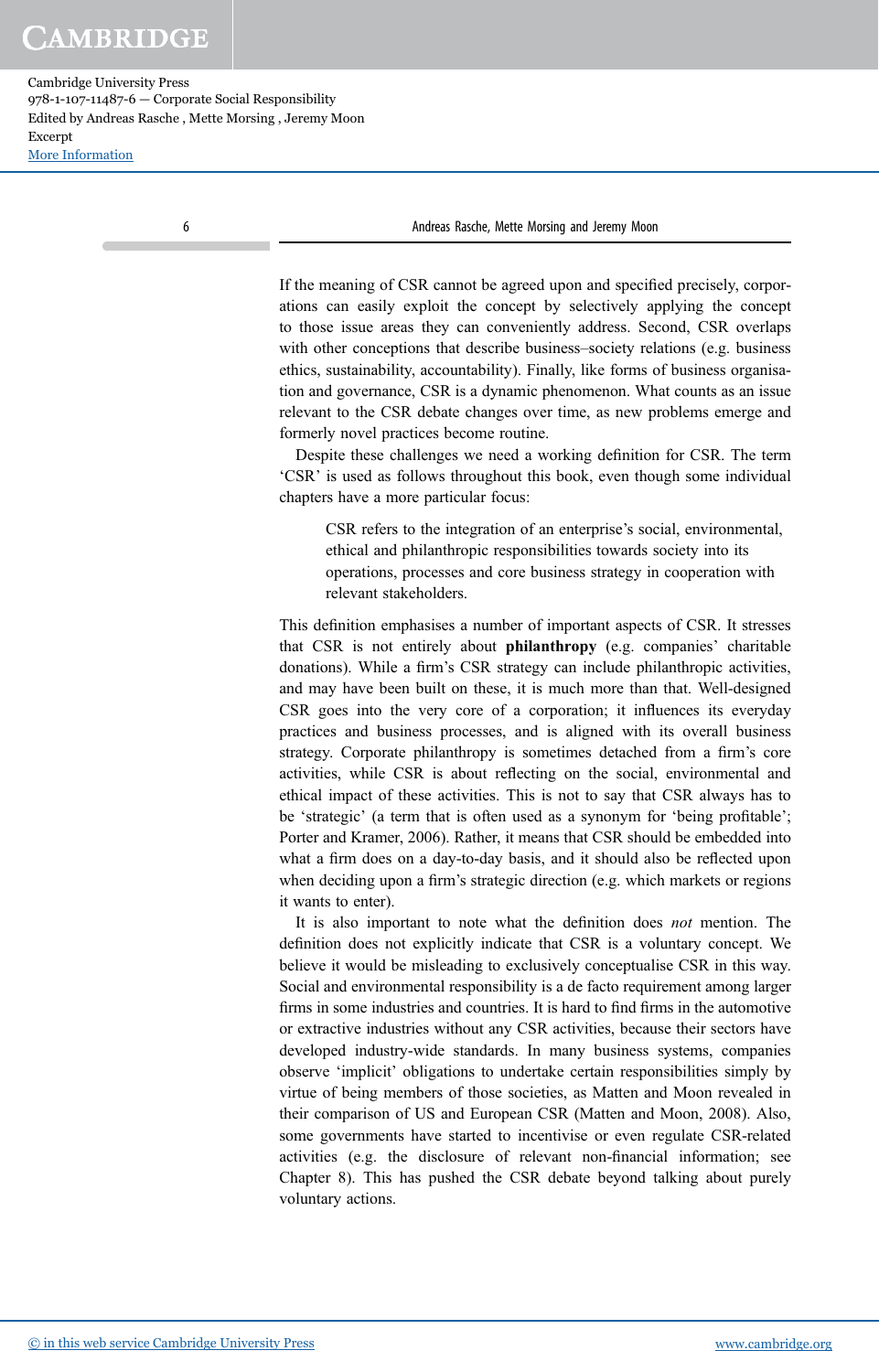Cambridge University Press 978-1-107-11487-6 — Corporate Social Responsibility Edited by Andreas Rasche , Mette Morsing , Jeremy Moon Excerpt [More Information](www.cambridge.org/9781107114876)

7 The Changing Role of Business in Global Society: CSR and Beyond

It would also be misleading to define CSR as a completely voluntary concept, as a company's responsibilities towards society also include its legal obligations (Carroll, 1979, 1991). Sometimes meeting this legal minimum already is a challenge, especially as the regulatory environment is in a constant state of flux. One of the reasons for Siemens' large-scale corruption scandal, which started to unfold in 2006, was that the company underestimated the changing nature of the legal environment. Until 1999, it was legal in Germany to pay bribes abroad (it was even possible for firms to deduct bribes from their taxable income). Siemens found it hard to break the habit when German legislators changed relevant laws.

We explicitly use the term 'enterprise' in our definition. With this we want to highlight that CSR is not only a concept that is relevant for larger (multinational) corporations, but that discussing businesses' responsibilities towards society also includes small and medium-sized enterprises (SMEs). SMEs are defined as firms with fewer than 250 employees. They make up the vast majority of businesses in an economy and provide the most jobs. The CSR activities of SMEs differ in a number of ways from those of larger firms (Baumann-Pauly, Wickert, Spence and Scherer, 2013). Often, the main motivation to integrate CSR is influenced by the personal beliefs and values of the founder (who in many cases is also the owner and manager of the firm). By contrast, CSR in larger firms is more driven by the hope that responsible business practices will yield some positive financial return and hence satisfy shareholder interests. SME's activities in the area of CSR are also more connected to the specific needs of the local communities in which they are embedded, while larger firms usually operate a portfolio of social and environmental practices that cut across different geographic contexts. Although there are significant differences in the way CSR is understood and operationalised in SMEs and larger corporations, there are also similarities. Most importantly, the issue areas relevant to the CSR debate rest on the same basic principles. For instance, human rights rest on universal principles, which equally apply to all corporations regardless of their size or the geographic location of their activities.

Our definition also emphasises that CSR is a multidimensional construct. Despite the term 'corporate social responsibility', CSR also includes discussions about firms' environmental footprint. The discussions throughout this book follow the internationally agreed view that CSR encompasses corporate responsibilities in at least four key issue areas: human rights (as agreed upon in the Universal Declaration of Human Rights), labour rights (as agreed upon in the International Labour Organization's Declaration on Fundamental Principles and Rights at Work), environmental principles (as fixed in the Rio Declaration on Environment and Development), as well as anti-corruption (as stated in the UN Convention Against Corruption). These four issue areas should not be seen as an exhaustive and definite list of responsibilities. They form a moral compass, outlining a minimum standard when discussing what should be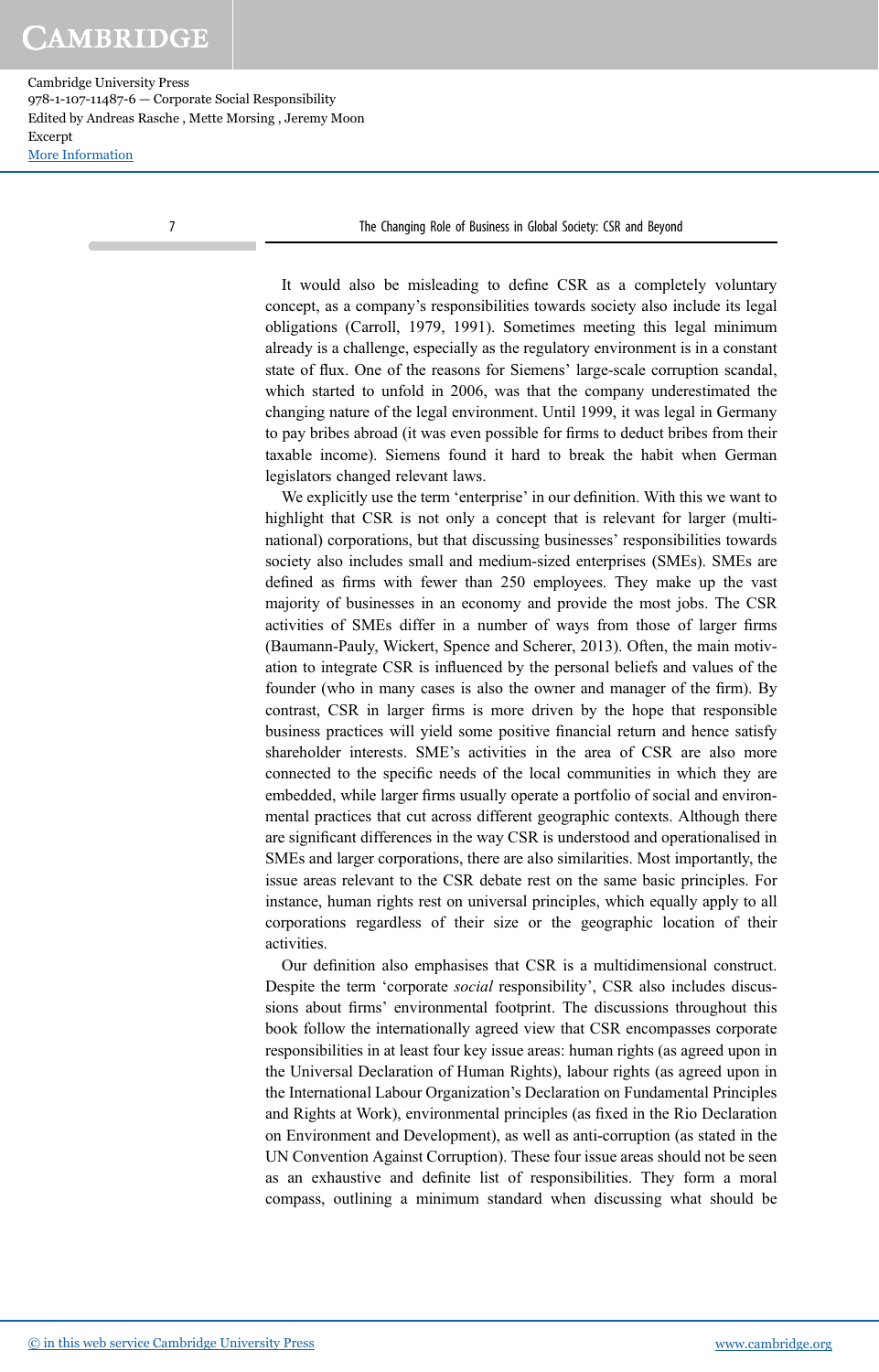Cambridge University Press 978-1-107-11487-6 — Corporate Social Responsibility Edited by Andreas Rasche , Mette Morsing , Jeremy Moon Excerpt [More Information](www.cambridge.org/9781107114876)

8 **Andreas Rasche, Mette Morsing and Jeremy Moon** 

expected from corporations. One advantage of this textbook is that it introduces you directly to debates and principles in these four areas (see Chapters 15–18). We do not want to treat CSR as an abstract concept. CSR comes to life and is filled with practical meaning when we start to discuss how firms address specific problems in the four issue areas.

There is no one-size-fits-all approach towards CSR. Discussing a firm's social, environmental, ethical and philanthropic responsibilities is contextually dependent and multidimensional by nature. It depends, among other things, on what kind of firm is being analysed (e.g. its size and ownership structure), what sector the firm operates in, and the location of relevant business activities. Contexts and events matter when it comes to CSR and that is why general recipes need to be treated with care (see Chapter 2)!

#### 1.3.2 Other CSR Definitions

While our definition highlights certain aspects of CSR, other definitions describe the phenomenon differently. We offer an overview of five conceptualisations of CSR (although we do not claim this to be exhaustive). The existing range of definitions reflects the ambiguous, dynamic and contested nature of CSR. We group existing definitions into five main clusters (see similar Garriga and Melé, 2004), keeping in mind that these clusters reflect analytical distinctions and that most CSR definitions possess elements of more than one cluster.

Some scholars have emphasised the normative dimension of CSR. Their definitions usually highlight CSR's ethical foundations. Firms need to accept their social and environmental responsibilities because it is their ethical obligation to align their activities with the values of society. For instance, Bowen defined CSR as referring 'to the obligations of businessmen to pursue those policies, to make those decisions, or to follow those lines of actions which are desirable in terms of the objectives and values of our society' (Bowen, 1953: 6). Of course, one can use different ethical principles to evaluate how managers ought to act. Some have emphasised the universal nature of rights underlying CSR (reflecting a Kantian perspective), while others have suggested that businesses, like other societal actors, have to contribute to 'the common good' of society (reflecting an Aristotelian perspective). Chapter 2 presents ethical underpinnings of CSR from a variety of cultures.

Another group of scholars has stressed that firms integrate social and environmental demands via CSR practices (Garriga and Melé, 2004). Such an integrative view highlights that corporations depend on society for their existence; CSR then is a way to integrate different societal demands into business operations. Carroll's classic definition of CSR reflects this perspective: 'The social responsibility of business encompasses the economic, legal, ethical, and discretionary expectations that society has of organisations at a given point in time.' (Carroll, 1979: 500) CSR is here defined with regard to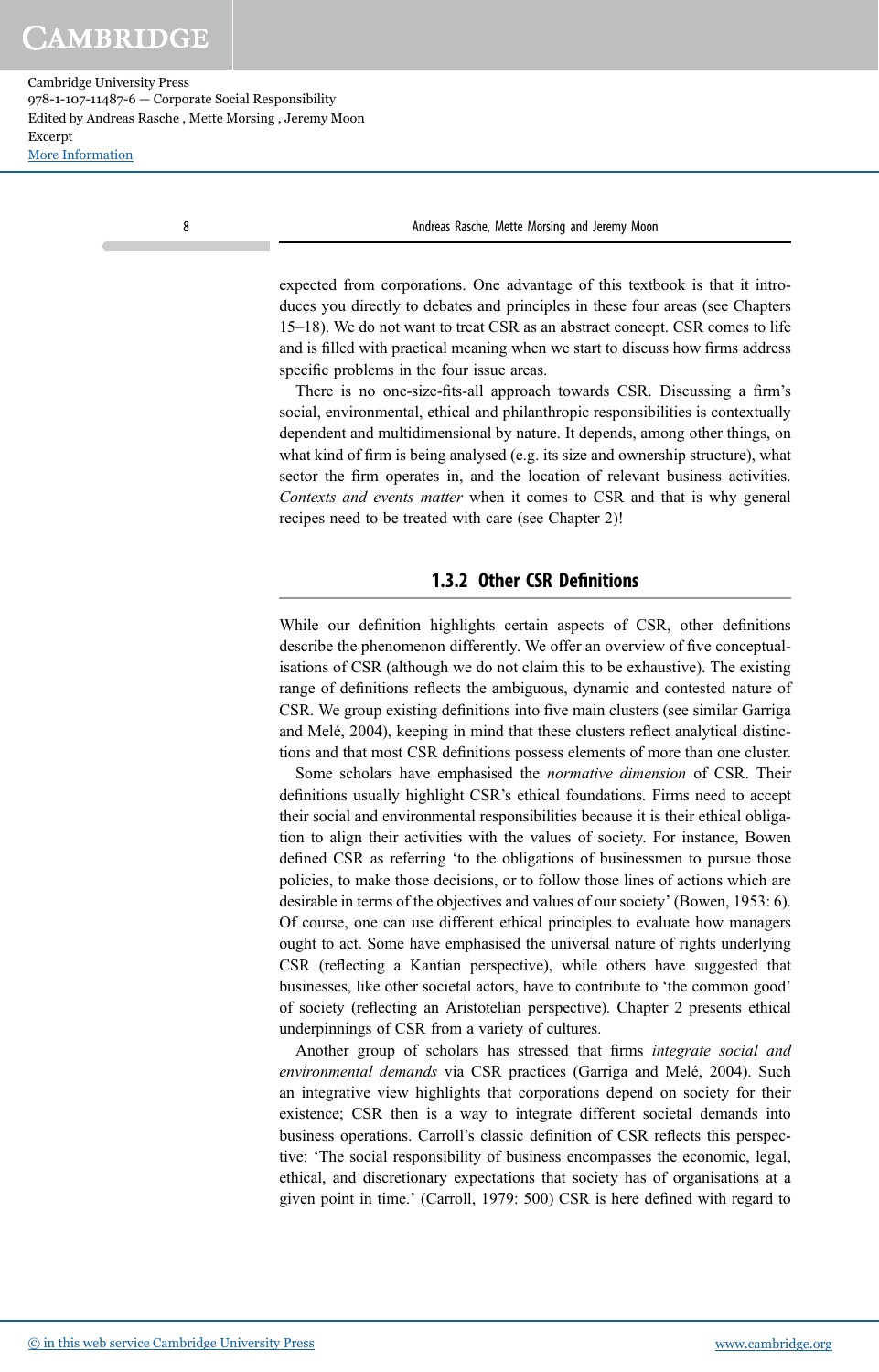Cambridge University Press 978-1-107-11487-6 — Corporate Social Responsibility Edited by Andreas Rasche , Mette Morsing , Jeremy Moon Excerpt [More Information](www.cambridge.org/9781107114876)

9 The Changing Role of Business in Global Society: CSR and Beyond

the different kind of expectations that society has vis-à-vis a corporation. Instead of looking at the generic responsiveness to certain expectations, some scholars have emphasised integrating the demands of those who have a legitimate stake in a firm (i.e. its stakeholders; see Chapter 5). Campbell, for instance, views 'corporations as acting in socially responsible ways if they do two things. First, they must not knowingly do anything that could harm their stakeholders. Second, if they do harm to stakeholders, then they must rectify it whenever it is discovered and brought to their attention' (Campbell, 2006: 928).

Some of the literature on CSR adopts an instrumental perspective (see also Chapter 3). Definitions in this direction emphasise an economic approach to business responsibility. CSR becomes a means to an end, a strategic tool to achieve competitive advantage. Although CSR is rarely defined in a purely economic fashion (for an exception see Friedman, 1970, 1987), many scholars have emphasised its instrumental character. McWilliams and Siegel (2001: 119), for example, state that 'CSR can be viewed as a form of investment' and that managers need to 'determine the appropriate level of CSR investment' (118). Understanding CSR in this way stresses that a firm should only accept responsibilities if this advances its economic self-interest. The assumption behind this type of thinking is that managers are legally obliged to fulfil their fiduciary duties (i.e. to protect the investment of shareholders). A number of scholars have challenged this perspective by highlighting that managers also bear a fiduciary relationship to other stakeholders (Freeman, 1984).

Increasingly, definitions of CSR that highlight its political nature have gained prominence (see also Chapter 6). There has been a long-standing, if often understated, political theme in CSR, as evidenced by Bowen's (1953) references to CSR as being a delegated power directed at social welfare. In part, political CSR has been explored under the aegis of 'corporate constitutionalism', 'integrative social contract theory' and 'corporate citizenship' (Garriga and Melé, 2004: 55–57). We can add the contribution of CSR scholars investigating 'public responsibility', by which they meant 'not only the literal text of law and regulation but also the broad pattern of social direction reflected in public opinion, emerging issues, formal legal requirements and enforcement or implementation practices' (Preston and Post, 1981: 57). A more recent version of political CSR suggests that CSR 'entails those responsible business activities that turn corporations into providers of public goods in cases where public authorities are unable or unwilling to fulfil this role' (Scherer, Rasche, Palazzo and Spicer 2016: 3). This definition emphasises that corporations are often entering the political sphere, as they directly or indirectly become involved in the regulation of social and environmental problems (e.g. by joining voluntary multi-stakeholder initiatives (MSIs)). Such a view of CSR presupposes a new understanding of global politics and the role of business in society. Rather than only focusing on the interaction of governmental actors,